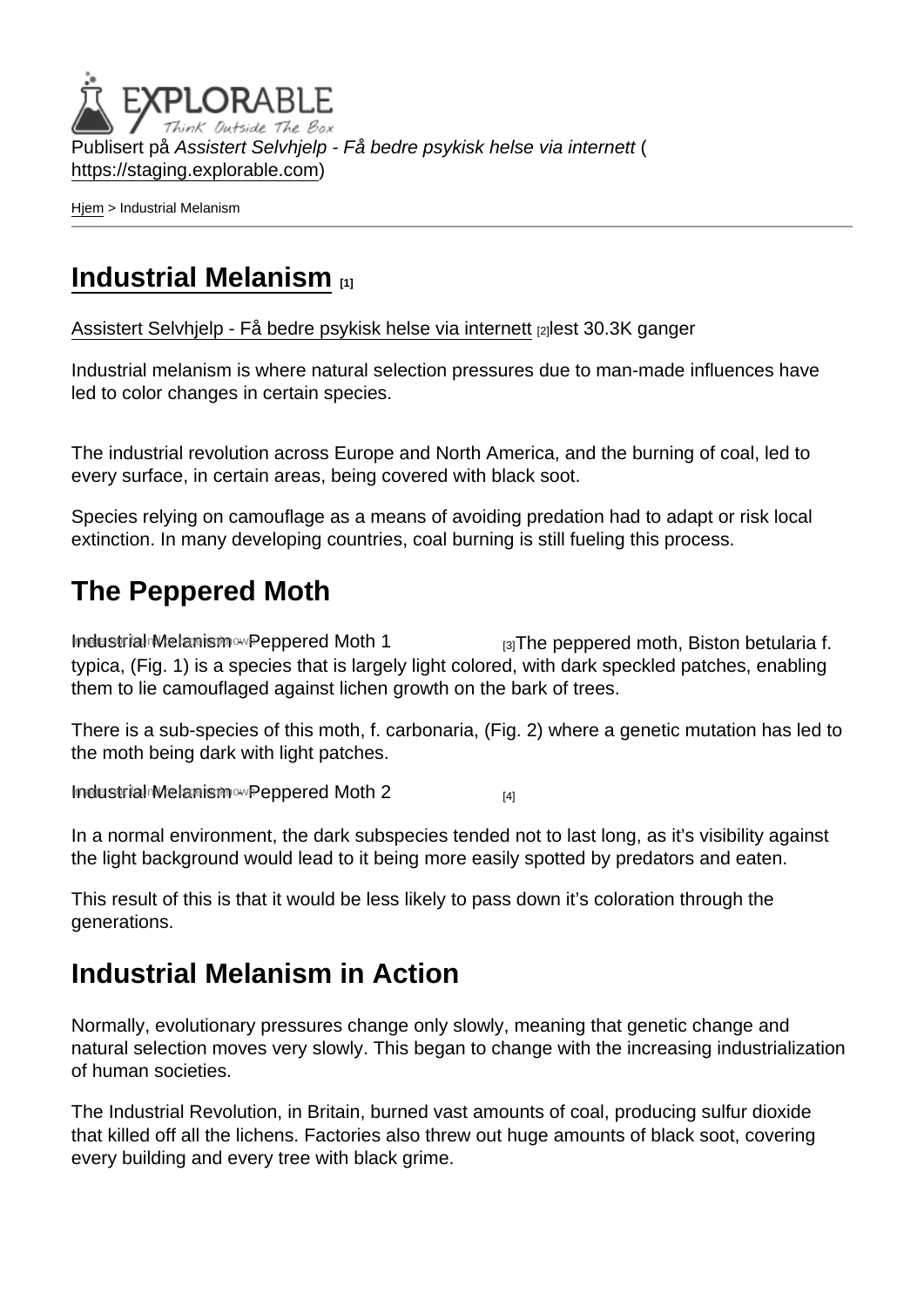All of a sudden, evolutionary pressure on the peppered moth began to change. Light colored moths resting on a tree now stood out against the black background and were more likely to be eaten. The darker variant, on the other hand, was now camouflaged, and more likely to survive and breed. In a textbook case of [industrial melanism](http://en.wikipedia.org/wiki/Peppered_moth)  $_{[5]}$ , in just a few generations, the dark variant became by far the most common.

In just over 50 years, the dark variety went from making up just 2% of the population to making up over 95%, a change that could not be explained by any theory other than natural selection and industrial melanism.

Genetic drift, where random influences can change the genetic make up of a population over time, is far too slow a process to account for this.

In genetic terms, the gene for dark color, as in most species, is dominant; once the pressure of predation was removed, this variant quickly spread. This is borne out by the fact that the American variant of the species changed in exactly the same way, a process known as convergent evolution.

## Re-Adaptation

Strangely enough, now that modern industry in Europe is using cleaner technologies, the moth is now returning back to the typical variety, as the selection pressure from predation has now reversed.

Because the allele for the lighter color is recessive and requires a copy from both parents, it is a slower process than the initial change. This is known as reverse industrial melanism.

### Micro-Evolution

The incidence of industrial melanism is a process called micro-evolution, where selection pressures within a species lead to changes.

In time, when mixed with genetic drift, other mutations and other possible selection pressures, this process of micro-evolution could have led to specialization within the peppered moth population.

If you have two separate populations living in sooty areas and natural areas, with little mixing between the two, random fluctuations could well lead to them becoming distinct species, as with [Darwin's finches](https://staging.explorable.com/darwins-finches)  $[6]$ .

For more information about this particular process, please see the [red queen hypothesis](https://staging.explorable.com/red-queen-hypothesis)  $[7]$ .

Kilde URL: https://staging.explorable.com/industrial-melanism

Lenker

- [4] http://en.wikipedia.org/wiki/File:Biston.betularia.f.carbonaria.7209.jpg
- [5] http://en.wikipedia.org/wiki/Peppered\_moth

<sup>[1]</sup> https://staging.explorable.com/industrial-melanism

<sup>[2]</sup> https://staging.explorable.com/en

<sup>[3]</sup> http://en.wikipedia.org/wiki/File:Biston.betularia.7200.jpg